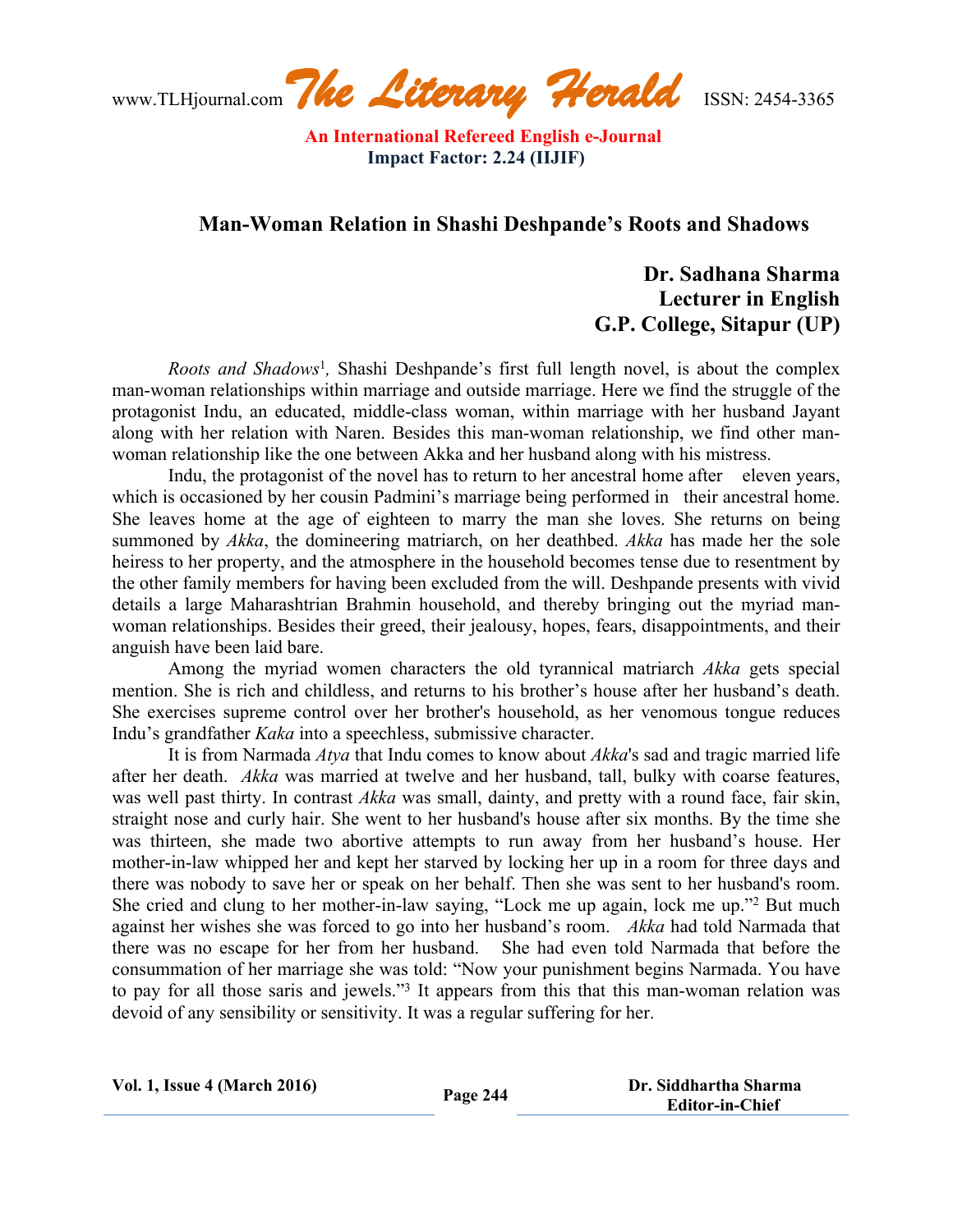www.TLHjournal.com*The Literary Herald*ISSN: 2454-3365

For child brides man-woman relation holds no sense; sex was a kind of punishment against which they were helpless and continued to suffer in silence. Thus Deshpande, underscores the point that for child brides marriage was not a happy man-woman relation but a violent yoking together of two people which at least had nothing to do with love. The other aspect of this man-woman relationship is manifest in the way *Akka* controls her husband after he is struck by total paralysis. Although she takes exceptional care of her paralyzed husband for two years, but avenges herself of all that she had to forbear (undergo) by not allowing his mistress, whom he adores, to meet him. Her sadistic nature is also evident when *Akka* tells Narmada with a vicious pleasure that she threw his mistress out when she had come to meet her husband. Narmada further tells Indu that later that night she finds *Akka* in tears who tells her that after marriage there was hardly any night when she did not have to cry. Thus, Deshpande makes a strong statement on the arranged marriages, which are outright criminal in nature. A husband can have a mistress with impunity for his own physical and mental needs, without taking into account the wife's physical and mental needs. Neena Arora aptly remarks: "This condemnation is dictated by man's interest in preserving his property rather than by any moral consideration."<sup>4</sup> Such relations make no sense if marriages do not lead to satisfaction of mutual needs.

While *Akka* has undergone great agony at her husband's house, on her return to her father's house after her husband's death, she imposes a rigid code of conduct on women in the household. She insists that a woman should never utter her husband's name, for it means not only disrespect towards him but also shortens his life span. But Indu, an educated upper middle-class woman, resents as to what connection there was "between a man's longevity and his wife's calling him by name? It's as bad as praying to the *tulsi* to increase his life span".<sup>5</sup>

*Akka* belongs to the old order, and so obsessed with untouchability, and refuses to move into a hospital for fear of getting polluted by the touch of nurses belonging to other castes. She is very meticulous about how a girl should conduct herself in society, and reprimands Indu for talking to a boy in the library. She looks down upon such relations between two people of the opposite sexes, and looks upon them with suspicion. She is also dead against the idea of Naren's mother wanting to learn music. She says:

What learn music from a strange man! Sit and sing in front of strangers! Like THOSE women? Are we that kind of family? Isn't it enough for you to sing one or two devotional songs, one or two *aarti* songs? What more does a girl from a decent family need to know? <sup>6</sup>

Thus, she is against any contact that a woman may make except the husband.

Indu on her part is pained to realize that despite her education and exposure, she was no different from the women that circumambulated the *tulsi* plant to increase their husbands' life span. Even her husband who is educated and apparently a modern man, is only a typical husband for whom she has to remain passive and submissive. Despite this her own marriage goes haywire.

| <b>Vol. 1, Issue 4 (March 2016)</b> | Page 245 | Dr. Siddhartha Sharma<br><b>Editor-in-Chief</b> |
|-------------------------------------|----------|-------------------------------------------------|
|                                     |          |                                                 |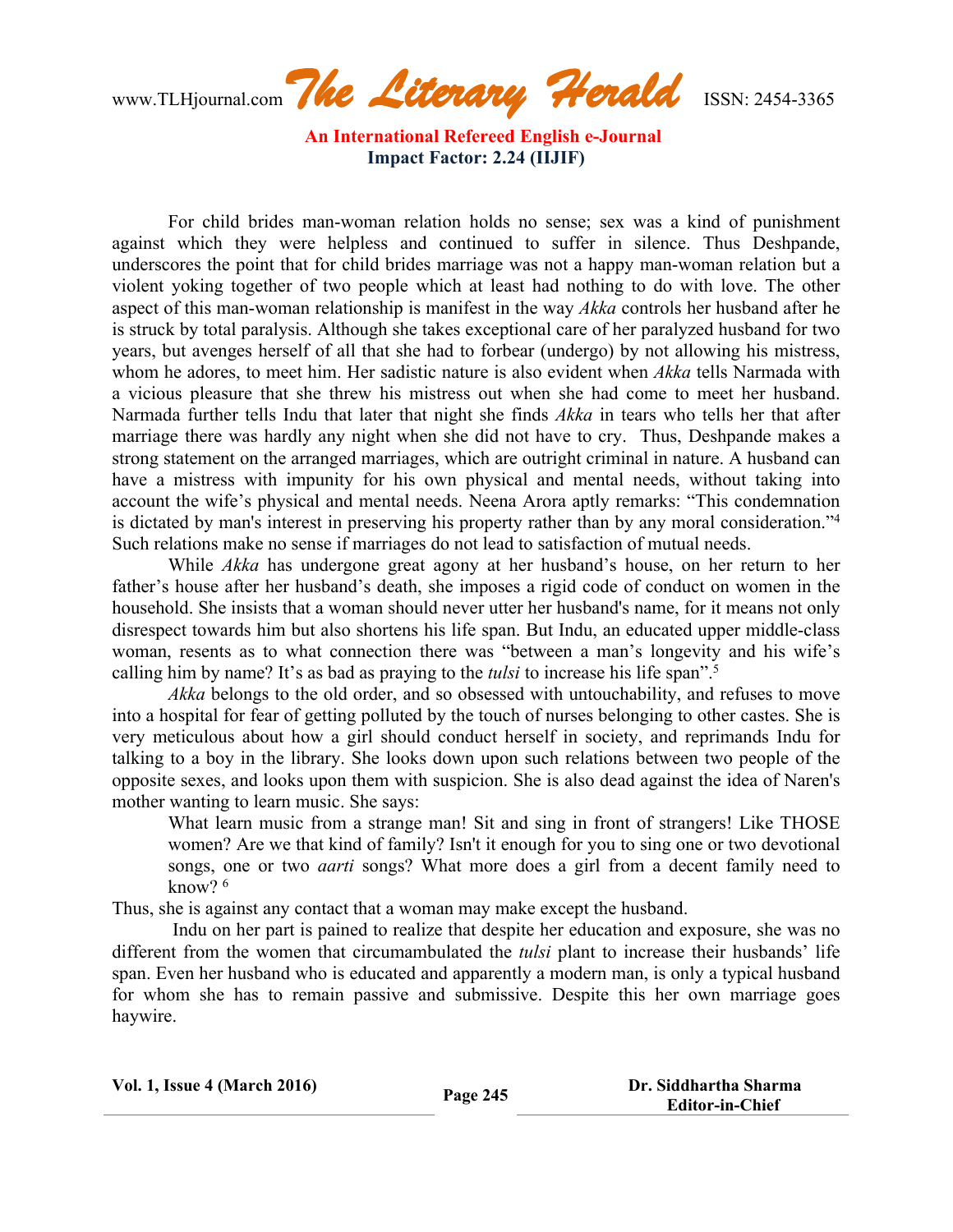www.TLHjournal.com*The Literary Herald*ISSN: 2454-3365

In the novel we find many instances which show that Indu has been playing the role of wife to perfection to keep Jayant happy and satisfied. Despite her reluctance, she has to continue the wearisome job of writing for a magazine just to keep Jayant pleased. She is against working for the magazine as she gets disillusioned by her experience with a so-called social worker, who had received an award for social services. Indu was so much impressed by that "soft spoken ...seemingly sincere and dedicated"<sup>7</sup> woman that she wrote an article on her. But later on she is surprised to read an article which was "a story of shameless exploitation of ignorance, poverty and need. A story of ruthlessness and unscrupulousness in the pursuit of fame, power and money, all of which had come now".<sup>8</sup> When she shows the two stories about the same woman to her worldly-wise editor, he rejects the latter story knowing full well that it was true. Her conscience does not allow her to continue doing such writing. But when she tells about her intention to discontinue writing, Jayant steeped in his middle-class values merely says: "That's life! What can one person do against the whole system! No point making yourself ridiculous with futile gestures. We need the money, don't we? Don't forget we have a long way to go."<sup>9</sup> Thus she continues to write what suits the magazine and not her own conscience. Gradually she realizes the absurdity of the existence, as she has to compromise against her conscience with the values of a hypocrite society where only success mattered. But all this could not have gone for long. Circumstances bring her to a point where every individual has to do some introspection. If *Akka* had not called her she wouldn't have had time to do some rethinking about her relation with Jayant, wherein she had effaced herself much just to prove that her marriage was a success. But her belated realization is manifest in her private conversation with Naren where she bares it all. Her relation with Naren is yet another aspect to her relation with her husband. It is only with Naren that she is able to open herself up without any inhibitions. It was the height of hypocrisy she practiced just to show off that Jayant and she belonged to the smart young set. She tells:

We are rational, unprejudiced, broad-minded. We discuss. We discuss intelligently, even solemnly, the problems of unemployment, poverty, corruption and family planning. We scorn the corrupt. We despise the ignorant, we hate the wicked – and our hearts bleed, Naren for Vietnam, for the blacks, for the Harijans – but frankly we don't care a damn not one goddamn about anything but our own precious selves, our own precious walled-in-lives. <sup>10</sup>

She had become aware of the prevailing injustice in society since her childhood. No effort was spared to indoctrinate her to play the role of a meek and submissive daughter, wife, and mother. She tells Naren: "As a child they had told me I must be obedient and unquestioning. As a girl they had told me I must be meek and submissive", because "you are a female. It is the only way for a female to live and survive".<sup>11</sup> Even her womanhood is thrust upon her brutally and gracelessly, when she is told, "You're a woman now... You can have babies yourself".<sup>12</sup> She begins to hate herself as "for four days now you are unclean. You can't touch anyone or anything".<sup>13</sup> That was how she had been introduced into the beautiful world of womanhood.

| <b>Vol. 1, Issue 4 (March 2016)</b> | Page 246 | Dr. Siddhartha Sharma  |
|-------------------------------------|----------|------------------------|
|                                     |          | <b>Editor-in-Chief</b> |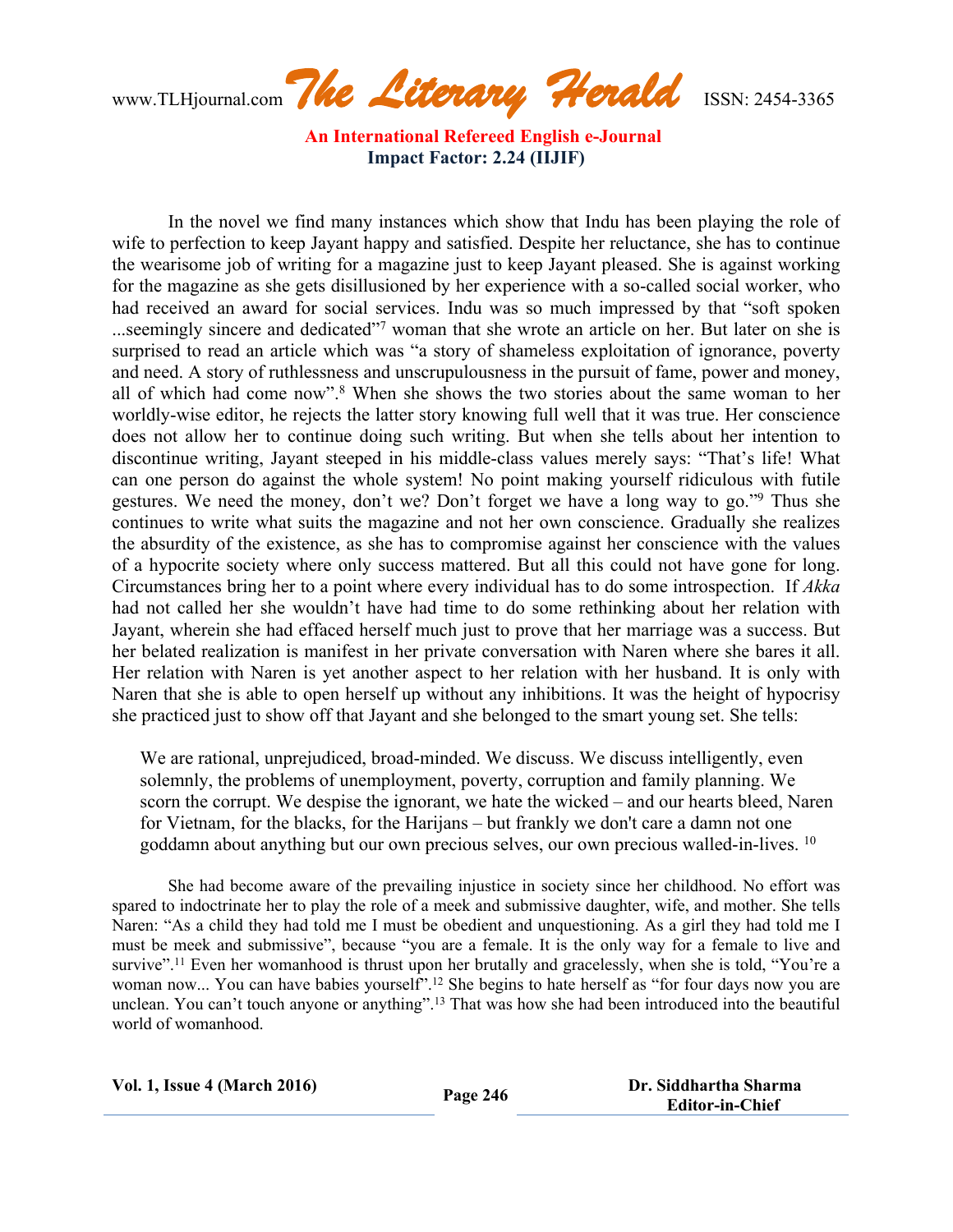www.TLHjournal.com*The Literary Herald*ISSN: 2454-3365

Jayant who hates any display of passion on Indu's part denies her even the most basic sexual need in marriage. Even in the privacy of their bedrooms, she is not let to shed her inhibitions. She tells Naren: "Jayant, so passionate, so ready, sitting up suddenly and say, 'no, not now', when I had taken the initiative."<sup>14</sup> Being so snubbed by Jayant she feels humiliated and disillusioned. In a choked voice, she tells Naren: "When I'm like that he turns away from me. I've learnt my lesson now. And so I pretend. I'm passive. And unresponsive. I am still and dead."<sup>15</sup> So her lot is not much different from the other household women. Like them she too has become "still and dead".

Indu, who had considered herself smart, educated, independent and clever, comes to the painful conclusion that she was no better than her *Kakis* and *Atya*s who led their miserable existence in their respective man-woman relationships.

Quite a few incidents in the novel prove Indu's awareness of the inequity women had to reconcile with in their relations with their husbands. The drudgery of performing the countless household chores exclusively comes into their share which they perform without any protest or feeling, which makes their lives miserable, and that too goes unrecognized. Indu feels appalled at the sight of scattered plates and littered remnants lying about after the meal. She becomes conscious of the exemplary patience and courage women have shown to clear up the mess after every meal: "And women like *Kaki* even ate off the same dirty plate their husbands had eaten in earlier. Martyrs, heroines, or just stupid fools."<sup>16</sup> What the novelist wishes to convey is that such behaviour on the part of women to keep surviving such manwoman relationship in marriages is utter foolishness. They are neither martyrs nor heroines but only stupid fools if they accept a subordinate position voluntarily without making any fuss over it. Indu, calls the household chores tiresome, boring and frustrating like the job of Sisyphus. Simone de Beauvoir has to say this:

Few tasks are more like the torture of Sisyphus than housework, with its endless repetition; the clean becomes soiled, the soiled is made clean, over and over, day after day. The housewife wears herself out marking time. She makes nothing, simply perpetuates the present.<sup>17</sup>

Simone de Beauvoir refers to this striking conflict that every girl at puberty has to undergo as "she cannot become 'grown up' without accepting her femininity; and she knows already that her sex condemns her to a mutilated and fixed existence, which she faces at this time under the form of impure sickness and a vague sense of guilt".<sup>18</sup> Indu is conscious of the inferior position women have been condemned to in marriages. She says to her *Kaka* in fun, "Can you imagine them sending up a cup of tea for me? Women and children should know their places."<sup>19</sup> The shaven-head of a widowed domestic help reminds her how a widow was reduced to a total non-entity and had to remain shaven-headed all her life after her husband was dead. Indu's *Kaka* was dead against this idea and the widowed *Atya* "was now a second class citizen in the kingdom of widows. The orthodox would not eat food cooked by her".<sup>20</sup> Their lot never changes, neither before marriage nor after it.

Here at her father's house, she is nostalgic about Jayant. She has a sense of incompleteness. She is aware of the fact that she is incomplete without Jayant and certainly not different from the breed of women she had forgotten after leaving home. All the time she misses Jayant and wants him to be by her side. She feels unhappy and incomplete in Jayant's absence. She feels incomplete in yet another sense as her academic and economic success does not make any worthwhile impact on the other household

| <b>Vol. 1, Issue 4 (March 2016)</b> | Page 247 | Dr. Siddhartha Sharma  |
|-------------------------------------|----------|------------------------|
|                                     |          | <b>Editor-in-Chief</b> |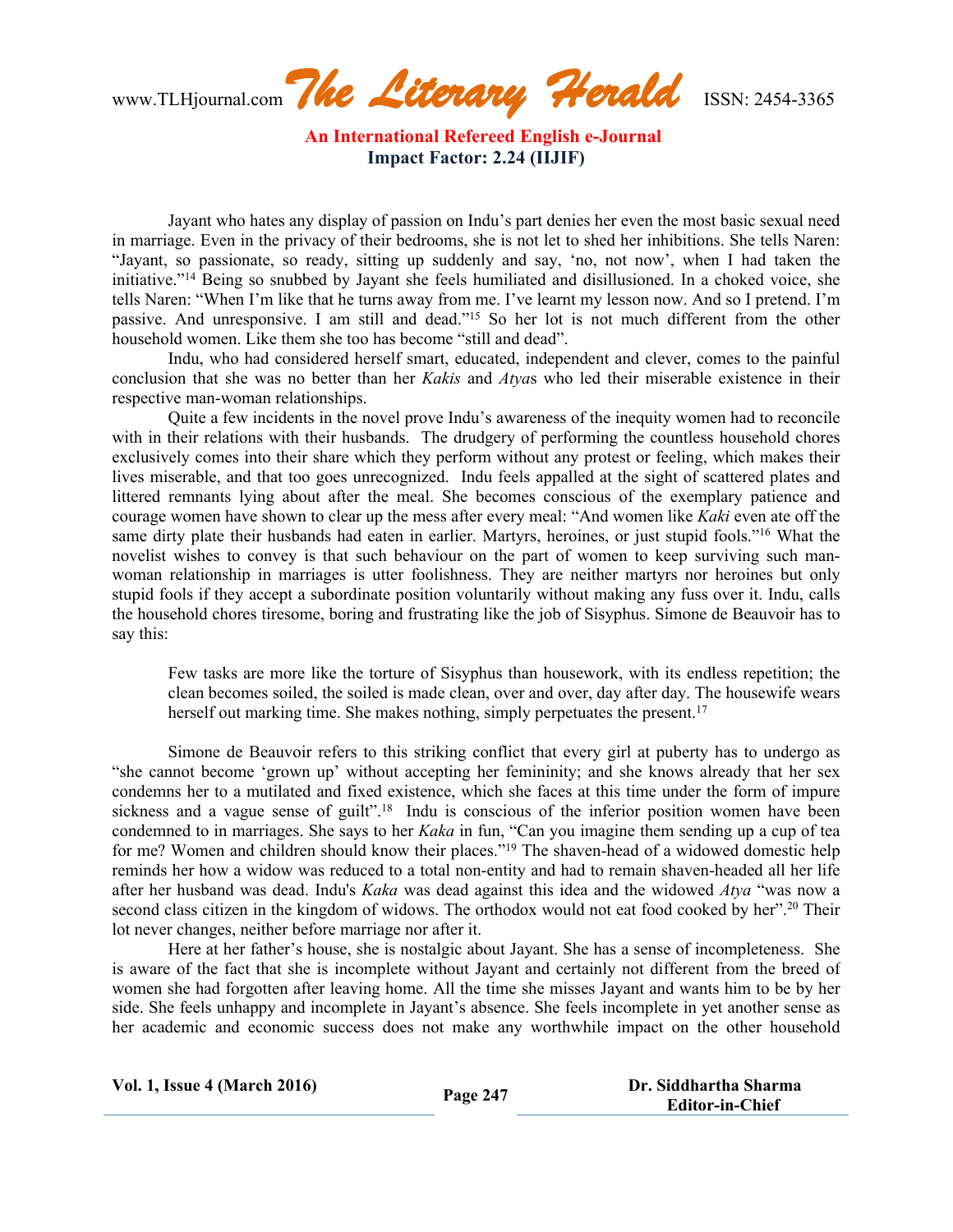www.TLHjournal.com*The Literary Herald*ISSN: 2454-3365

women: "To get married to bear children to have sons and then grandchildren they were still for them the only success a woman could have."<sup>21</sup> She has come far enough in life in comparison to her *Kaki*s and *Atya*s but back home she becomes agonizingly aware of her unenviable plight, as her marriage has not put her in a class apart. A woman after marriage becomes so used to her husband that without him they feel great uneasiness and wish to be back home

Although she is happy and feels great to be back home after an absence of eleven years, but all the while she wishes to be one with Jayant. She is not at peace here without him, and is nostalgic. She feels herself incomplete without Jayant by her side. She thinks, "This is my real sorrow. That I can never be complete in myself".<sup>22</sup> All along she had moved in life on her own, married a man of her choice, but still feels that she has not been able to realize herself fully without Jayant. She cannot imagine being totally free and independent without being complete in herself. The compulsive circumstances had made her diminished and passive as any other wife. She is obsessed with Jayant: "When I look into the mirror, I think of Jayant, when I undress I think of him. Have I become a fluid with no shape, no form of my own?"<sup>23</sup> She had changed herself for the sake of Jayant just to keep him happy and not to go against his wishes: "A woman who sheds her 'I' who loses her identity in her husband's."<sup>24</sup> Pitting her against the woman of the older generation, Deshpande has very artistically juxtaposed two sets of Indian women. The one is representative of Narmada, Kamala *Kaki*, Sumitra *Kaki*, *Atya*, and Sunanda *Atya*; and the other by Indu. Indu's academic achievement, economic independence and her independent attitude have not changed her lot. In all such man-woman relationship it is invariably the man who calls the shots and woman has to follow in his footsteps. Their only aim remains "to get married, to bear children, to have sons and then grandchildren".<sup>25</sup> Indu, representative of the new generation with a rational temperament tries to follow her own conscience but fails miserably as practically it is not possible to be complete in oneself.

Besides, much discussion has been done on Indu-Naren relationship. Much critical controversy has been raised about the author's motives regarding the incestuous relation between Indu and her cousin, Naren. It is Naren to whom she tells every little detail of her married life. She is comfortable with Naren, and pours out her heart to him, leaving nothing to surmises and guesses. Naren who was so natural to her and the easy compatibility that develops between the two, makes her take the most controversial step of surrendering herself to him not once but twice in the novel. She indulges in the act with much wild abandon and cherishes it later without any guilt consciousness. She thinks:

I can go back and lie on my bed. I thought, and it will be like erasing the intervening period and what happened between Naren and me. But deliberately I went to my bed and began folding the covers. I don't need to erase anything I have done, I told myself in a fit of  $brav^2$ <sup>26</sup>

She makes it a point not to disclose her relationship with Naren to Jayant as she doesn't consider anything wrong in it, and considers it as a private matter between herself and Naren. Different reviews have made different remarks on this. P. Bhatnagar laments: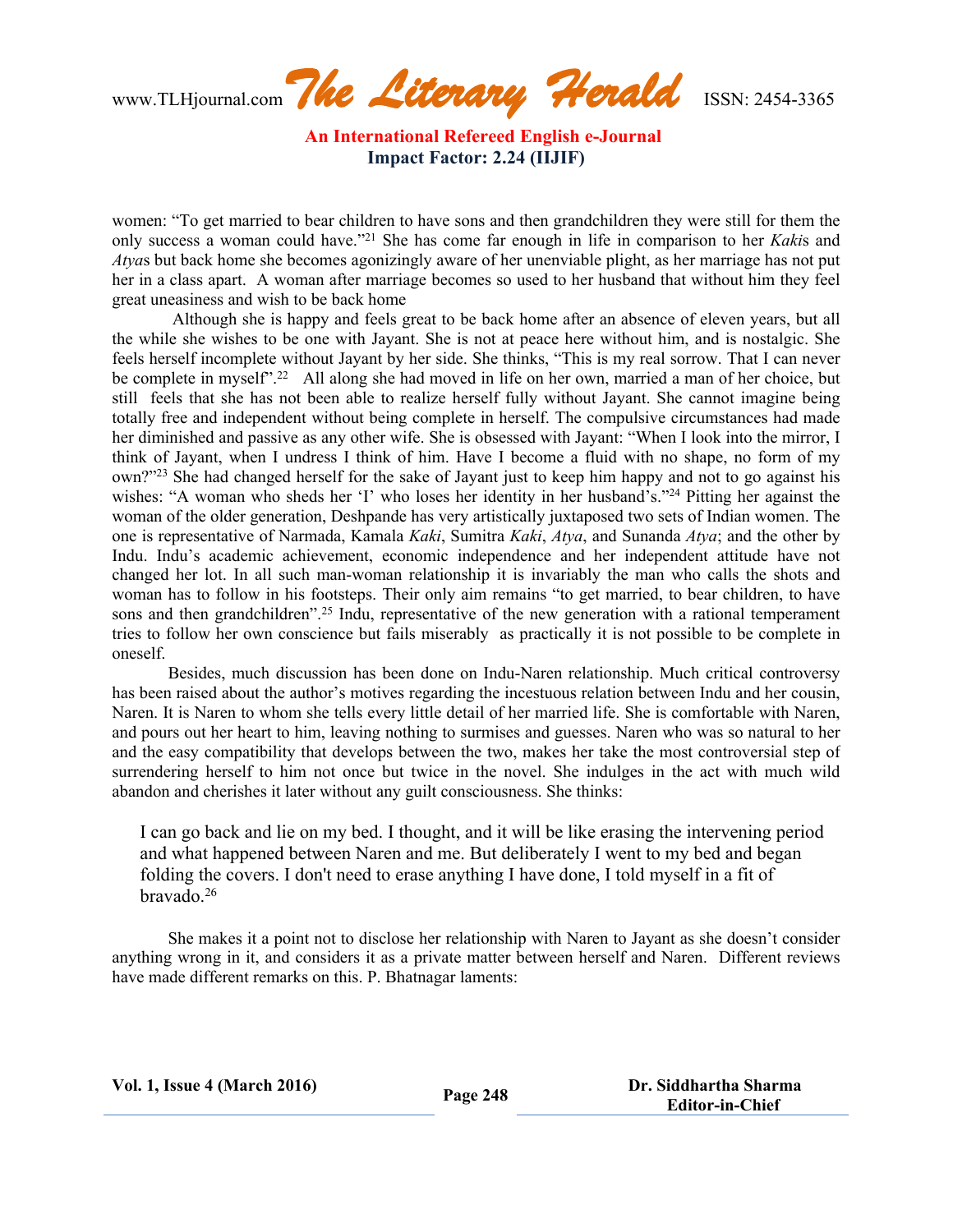www.TLHjournal.com*The Literary Herald*ISSN: 2454-3365

Indu's casual and matter-of-fact attitude to what she had done is shocking. Have our morals really gone so low that woman commit this sin for nothing, just to prove that they do not lack courage? Is this really representative of the modern Indian woman? <sup>27</sup>

Yet another critic, P. Ramamoorthy does not view Indu's adultery as something negative but as something that is born of the predicament of the compulsive circumstance woman like Indu find themselves in. To Indu it is an exercise of autonomy within marriage. He observes:

This sheds a brilliant light on Indu's awareness of her autonomy and her realization that she is a being, and not a dependent on Jayant. The novel gains its feminist stance in Indu's exploration into herself but it also moves beyond the boundaries of feminism into a perception of the very predicament of the human existence.<sup>28</sup>

In such man-woman relationship it is the woman who has to bear the brunt. But practicing adultery of this kind may or may not be proper, as that depends on the disclosure of the fact. Perhaps Deshpande is merely giving expression to a fact which is integral to such marriages. She is trying to shake the readers out of their complacency by thrusting in their face the double standards being practiced in such relationships.

The novelist also throws light on the problems that middle-class families encounter in their search for suitable grooms for their marriageable daughters. The case in point is that of Padmini, where the parents get her married off in desperation, and the stoic resignation with which the girl accepts her lot is exemplary and commendable. The groom here is no match for her. She is dainty and beautiful whereas he is very coarse. Such forging of man-woman relation appears to be very unjust and savage. Padmini's acceptance of a groom with "heavy, coarse features and crude mannerism", <sup>29</sup> makes her wonder whether woman had any other choice but to accept and submit unconditionally. But that leaves a woman nowhere if the same fails. She thinks: "The woman had no choice but to submit, to accept. And I had often wondered... have they been born without wills, or have their wills atrophied through a lifetime of disuse? And yet Mini, who had no choice either, had accepted the reality, the finality, with a grace and compose that spoke eloquently of that inner strength."<sup>30</sup> Like Padmini, for the other Indian girls also, it is marriage that matters and not the man. The search for a man is so difficult that parents become anxious and desperate and, at one nod from the man, settle the marriage. It's a violent yoking together of two bodies, which certainly is insensible and insensitive. Indu wonders what the reasons could have been behind Padmini's acceptance of a man who was no match for her. Padmini's reply to Indu's question is reflective of the mental trauma girls of marriageable age have to undergo:

You don't know what it has been like. Watching *Kaka* and Hemant and even Madhav *Kaka* running around after eligible men. And then sending the horoscope and having it come back with a message, it doesn't match? And if the horoscope matched there was the meeting to be arranged. And mother and *Atya* slogging in the kitchen the whole day. And all those people coming and staring and asking all kinds of questions. And if we heard they were old fashioned people, I would dress up in an old fashioned manner and they would say, 'She's not modern enough.' And

| <b>Vol. 1, Issue 4 (March 2016)</b> | Page 249 | Dr. Siddhartha Sharma  |
|-------------------------------------|----------|------------------------|
|                                     |          | <b>Editor-in-Chief</b> |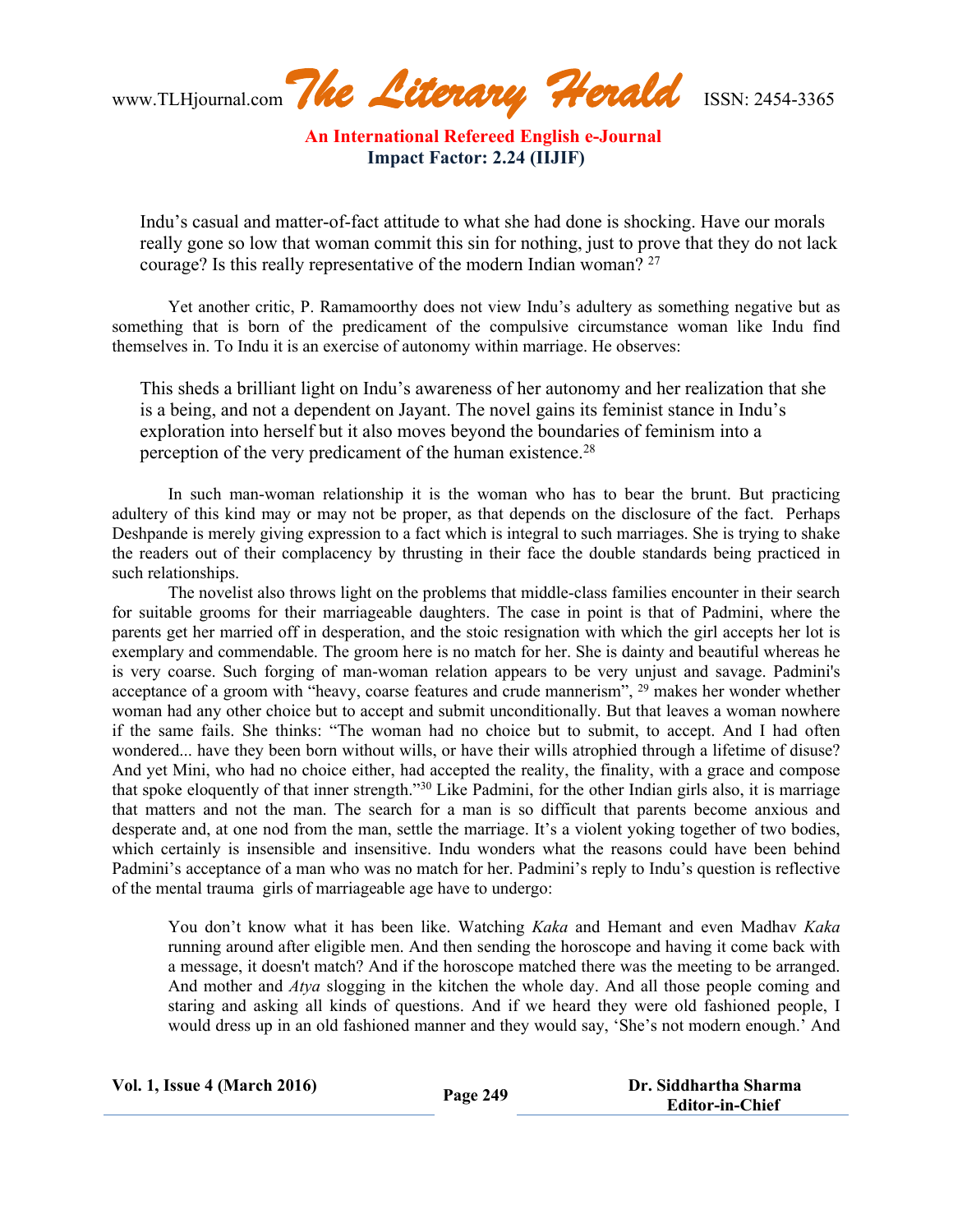www.TLHjournal.com*The Literary Herald*ISSN: 2454-3365

if I dressed up well, they would say, "She's too fashionable for us. Or too short. Or too tall. Or too something." And *Kaka* trying to laugh and talk to those people, while his eyes looked so... anxious. And I, feeling like as if I had committed a great crime by being born a girl. So we would have to go through with it all over again. And finally if, everything was fine, there was the dowry. 31

In view of the fact that arranged marriage is not a marriage of two souls, Deshpande raises the seminal issue of arranged marriage if it still holds any import. Indu reflects Deshpande's views that an arranged marriage was nothing "but two people brought together after cold-blooded bargaining to meet, mate and reproduce so that the generations might continue?"<sup>32</sup> But in human terms it is horrific.

Such man-woman relation in marriage proves to be a great bane for both, and both lead a lonely and hellish existence. Here, the novelist exposes the hypocrisy and double standards prevalent in society. The easily available Naren, one who had been chosen by Indu for Padmini, is not considered a suitable match for their daughter; instead they pay a handsome dowry for one who has nothing but his family's social status. Here Shashi Deshpande does not make any direct statements but raises the issue subtly to be pondered over by the readers.

Indu's experiences teach her that one should listen to the voice of one's conscience and go by it. Freedom in such relations can be gained if one dares to do what one believes is right and tenaciously follows it. This alone can bring harmony and fulfilment in life, and in turn prove beneficial to both.

Indu decides to go back to Jayant with the hope that she would do what she thinks right and not be dishonest to her inner self. She reflects:

Now I would go back and see that home could stand the scorching touch of honesty. Nevertheless I knew I would not tell Jayant about Naren and me.<sup>33</sup>

Shashi Deshpande conveys the message that forced or love marriage when go stale, leave nothing but frustration which leads to extramarital relationship.

The novel is about the complexities that beset man-woman relationships. Here we find the unenviable plight of the protagonist Indu, within marriage with her husband Jayant along with her relation with Naren. Besides this man-woman relationship, we find other man-woman relationship like the one between Akka and her husband along with his mistress. Through the story of Indu the novelist has exposed the different kinds of man-woman relationships and laid bare to our gaze the complexities in these relationships which are not only born of the differences in their inherent natures but also due to the impervious circumstances they find themselves in.

## **NOTES AND REFERENCES**

1. Shashi Deshpande, *Roots and Shadows: A Novel*, Madras: Sangam Books, 1983.

- 2. Ibid., p.77.
- 3. Loc. cit.
- 4. Neena Arora, *Nayantara Sahgal and Doris Lessing: A Feminist Study in Comparison*, New Delhi: Prestige Books, 1991, p. 61.

| <b>Vol. 1, Issue 4 (March 2016)</b> | Page 250 | Dr. Siddhartha Sharma  |
|-------------------------------------|----------|------------------------|
|                                     |          | <b>Editor-in-Chief</b> |